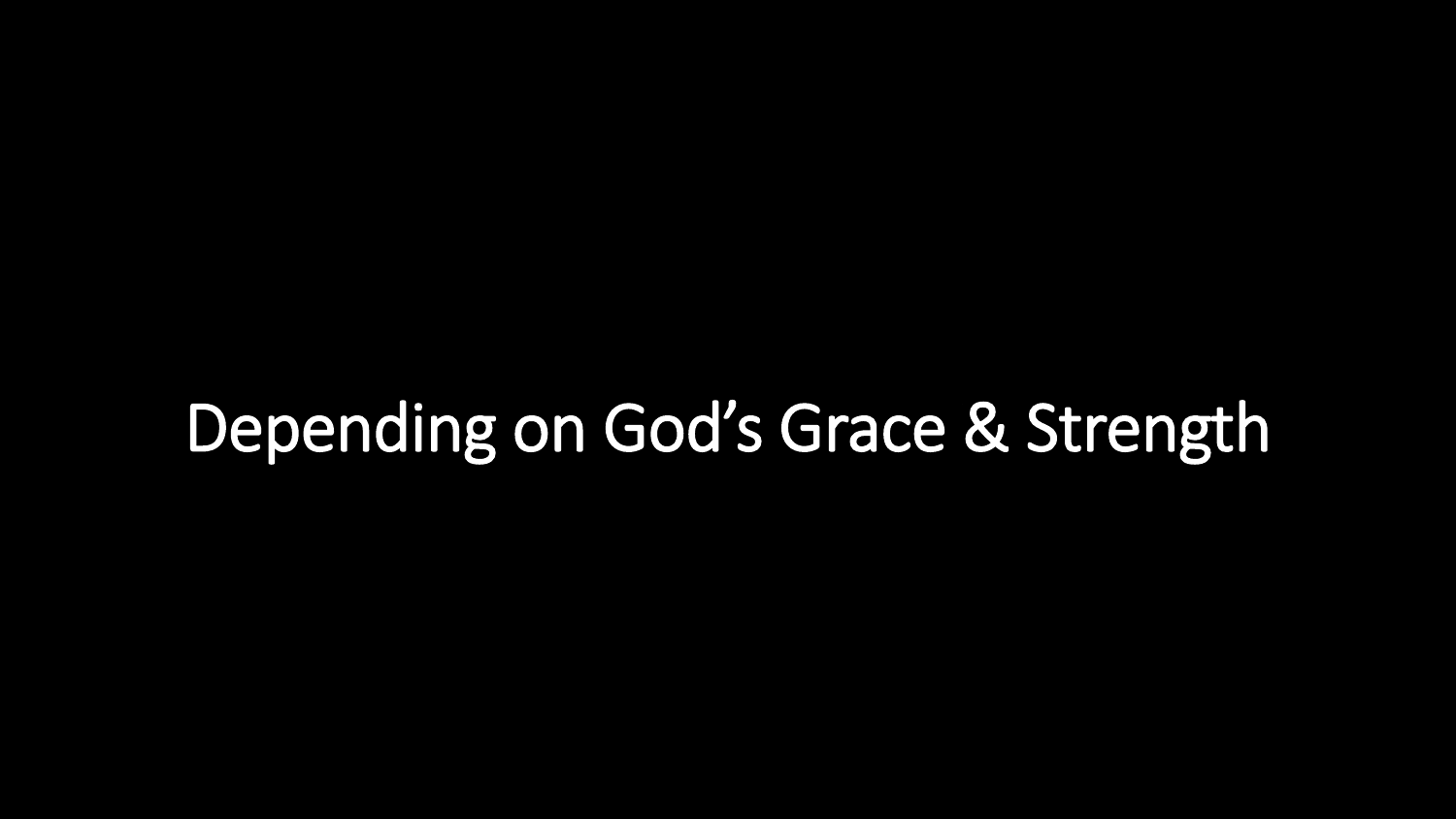#### Depending on God's Grace & Strength

•**Physical Strength – Samson**

•**Financial Strength – Rich Young Ruler**

•**Political Strength – Jeroboam** 

•**Intellectual Strength – Solomon**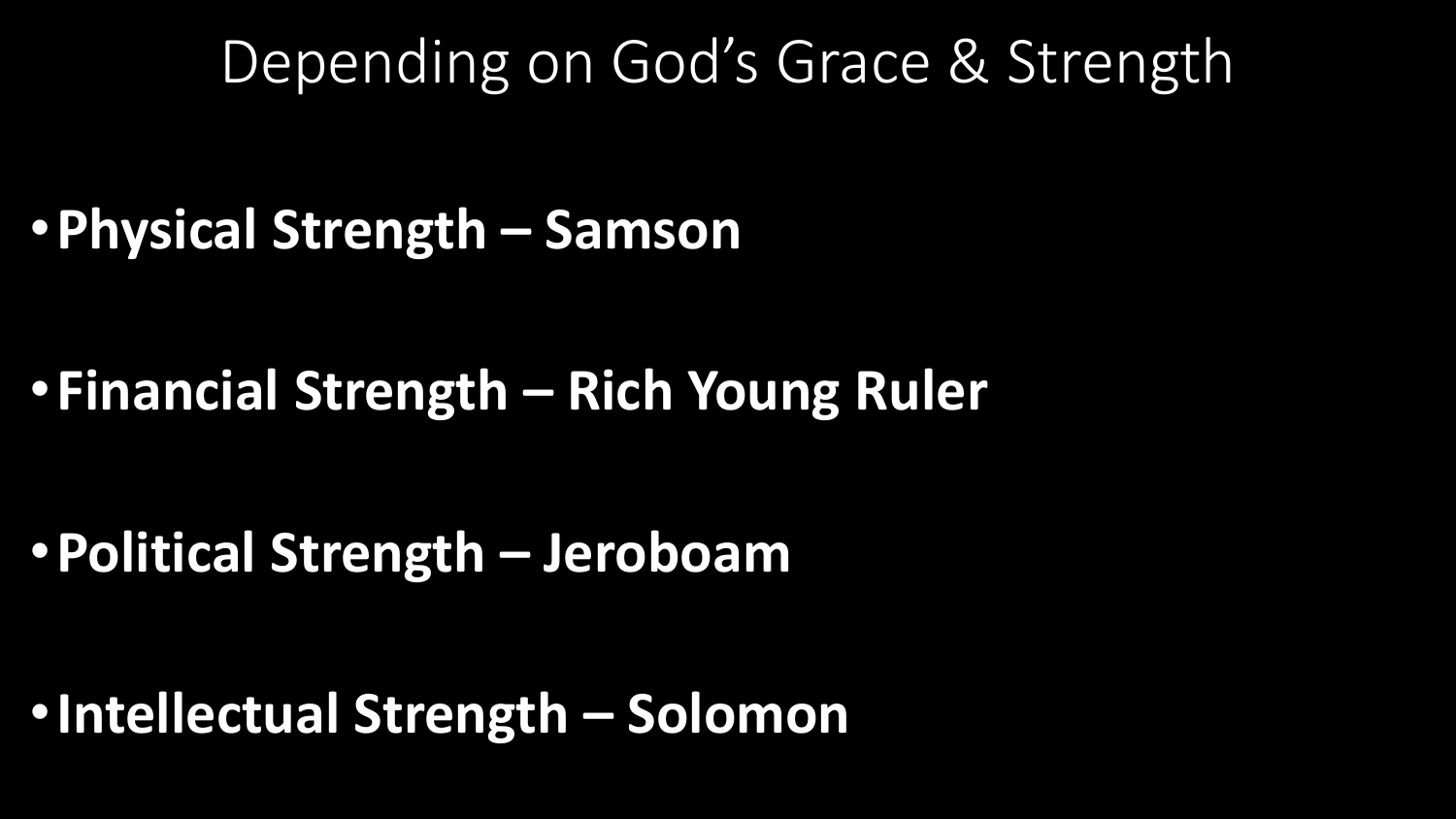# Depending on God's Grace & Strength

- **Paul's Work & Motivation (1 Corinthian 15:8-11)**
	- **" <sup>23</sup>…countless beatings, and often near death. <sup>24</sup>Five times I received at the hands of the Jews the forty lashes less one. <sup>25</sup>Three times I was beaten with rods. Once I was stoned. Three times I was shipwrecked; a night and a day I was adrift at sea…" (2 Cor. 11:23b-25)**
	- **"the grace of God that is with me…" (vs. 10)**

• **"You then, my child, be strengthened by the grace that is in Christ Jesus…" (2 Timothy 2:1)**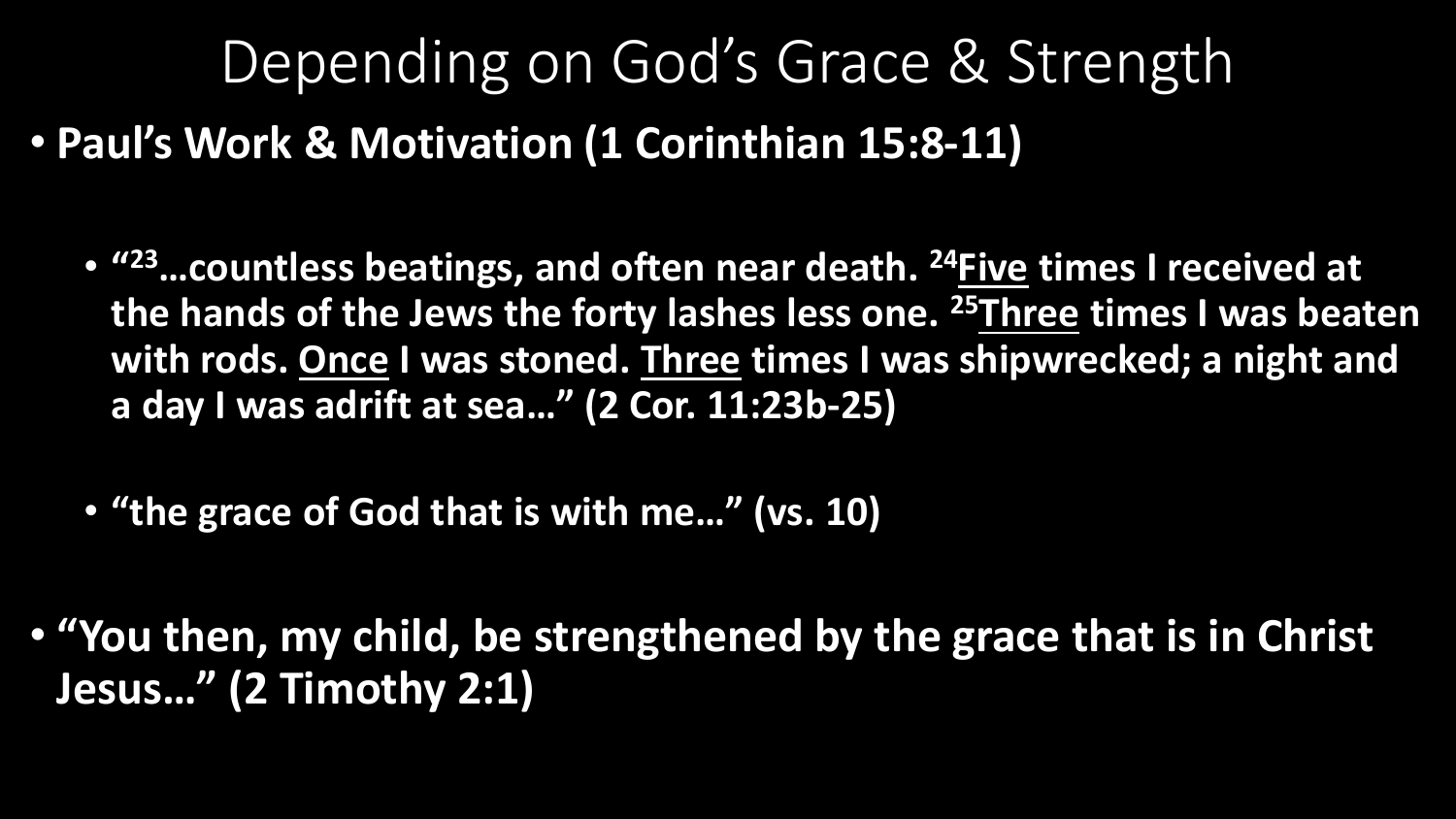### How We Depend on Grace

- **"Consider him who endured from sinners such hostility against himself, so that you may not grow weary or fainthearted." (Hebrews 12:3)**
- **"And he said to all, 'If anyone would come after me, let him deny himself and take up his cross daily and follow me.'" (Luke 9:23)**
- **"Husbands, love your wives, as Christ loved the church and gave himself up for her…" (Ephesians 5:25)**

• **"Be kind to one another, tenderhearted, forgiving one another, as God in Christ forgave you." (Ephesians 4:32)**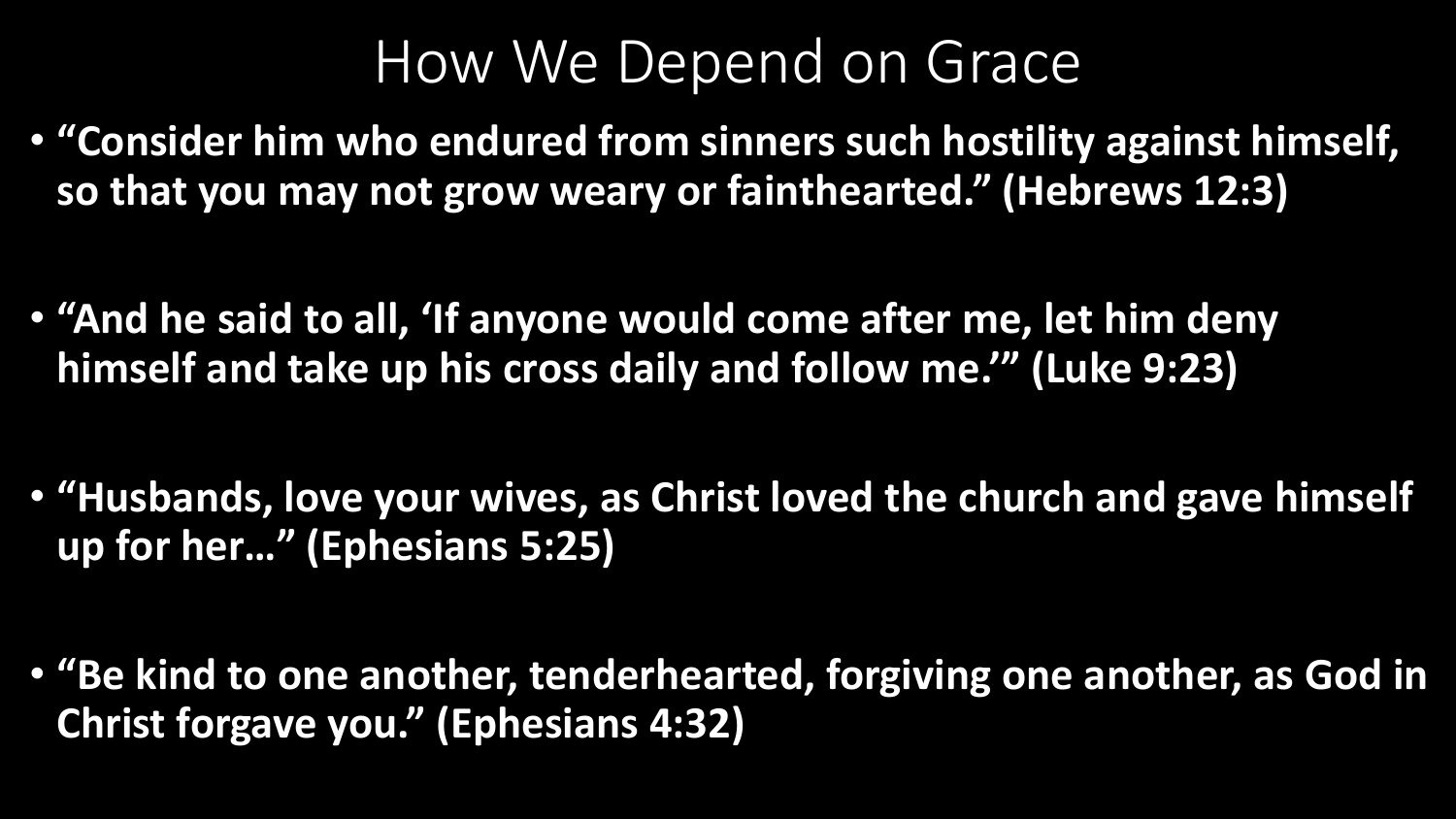## How We Depend on Grace • **"be clean" (Mark 1:41)**

• **"Rise, take up your bed, and go home" (Mark 2:11)**

• **"stretch out your hand" (Mark 3:5)**

• **"Little girl, I say to you, arise" (Mark 5:41)**

• **"You give them something to eat" (Mark 6:37)**